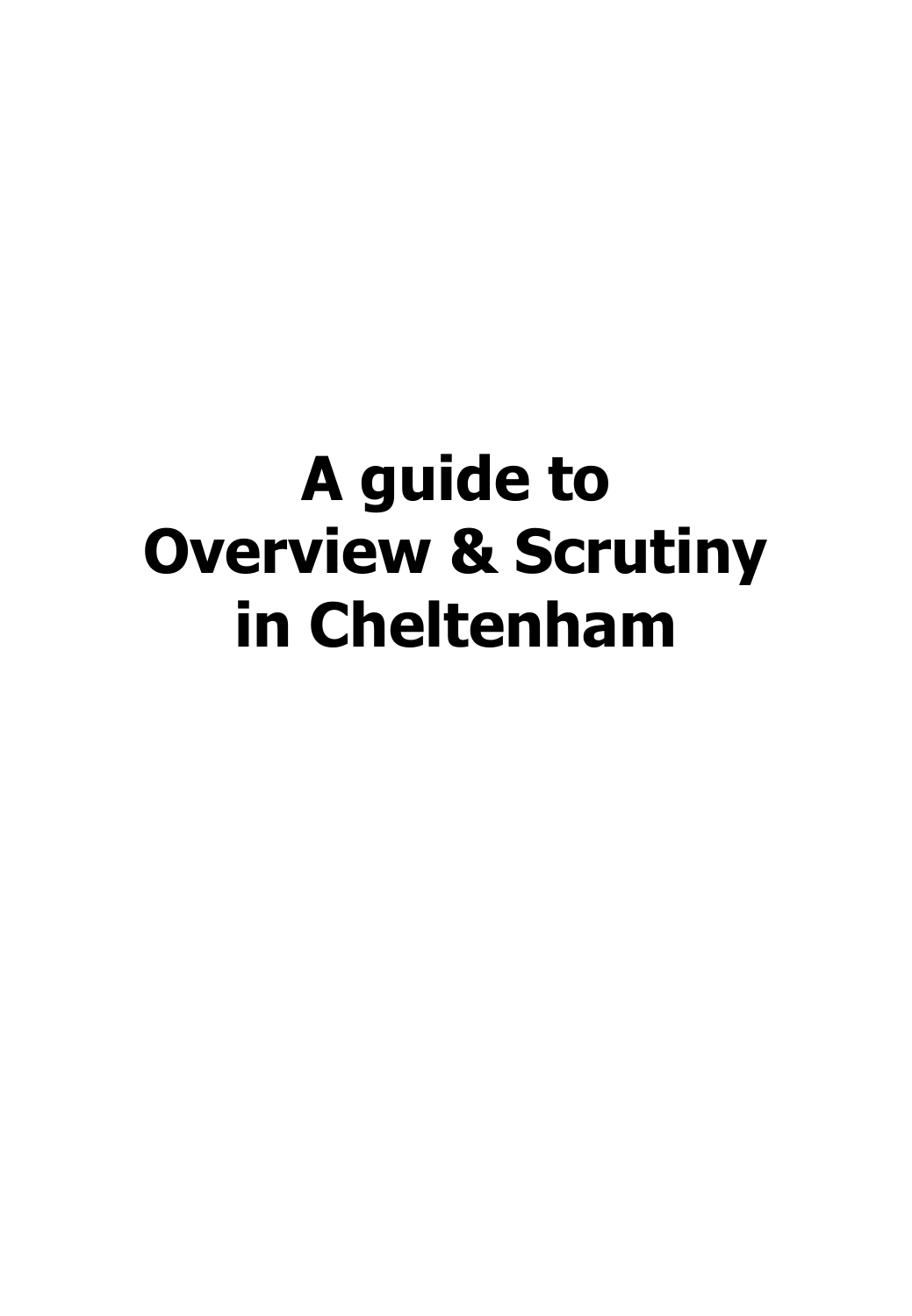## **Purpose of this guide**

This guide provides a comprehensive, informative resource for understanding how Overview & Scrutiny operates in the Borough  $-$  it is intended for Councillors, officers and members of the public alike.

More information and advice about specific aspects of Overview & Scrutiny is available as appendices to this document (please see contents below) or on the website – [www.cheltenham.gov.uk](http://www.cheltenham.gov.uk/)



## **Foreword – Andrew North, Chief Executive (2006-2016)**

Since 2000 we have seen a number of different models for overview and scrutiny emerge from the local government sector, and have learnt a fair amount about what works and what doesn't. As we moved to become a commissioning council, it was the right time to build on this learning and initiate a review of our scrutiny arrangements. Effective challenge of the Cabinet is a crucial part of scrutiny's role but we also wanted scrutiny to enable members to tackle issues of local concern and achieve positive outcomes for local people.

This guide captures some of that best practice as well as explaining our own arrangements here in Cheltenham. However, I am sure we would all recognise that processes and structures do not guarantee success. Success will ultimately be down to the enthusiasm and commitment of councillors to add value to policy development and constructively challenge the Cabinet when necessary. Strong officer support is also essential and successful scrutiny should also seek to involve the public in its work. This is an essential guide for everyone involved in carrying out this vital task and will help members provide robust review and constructive challenge."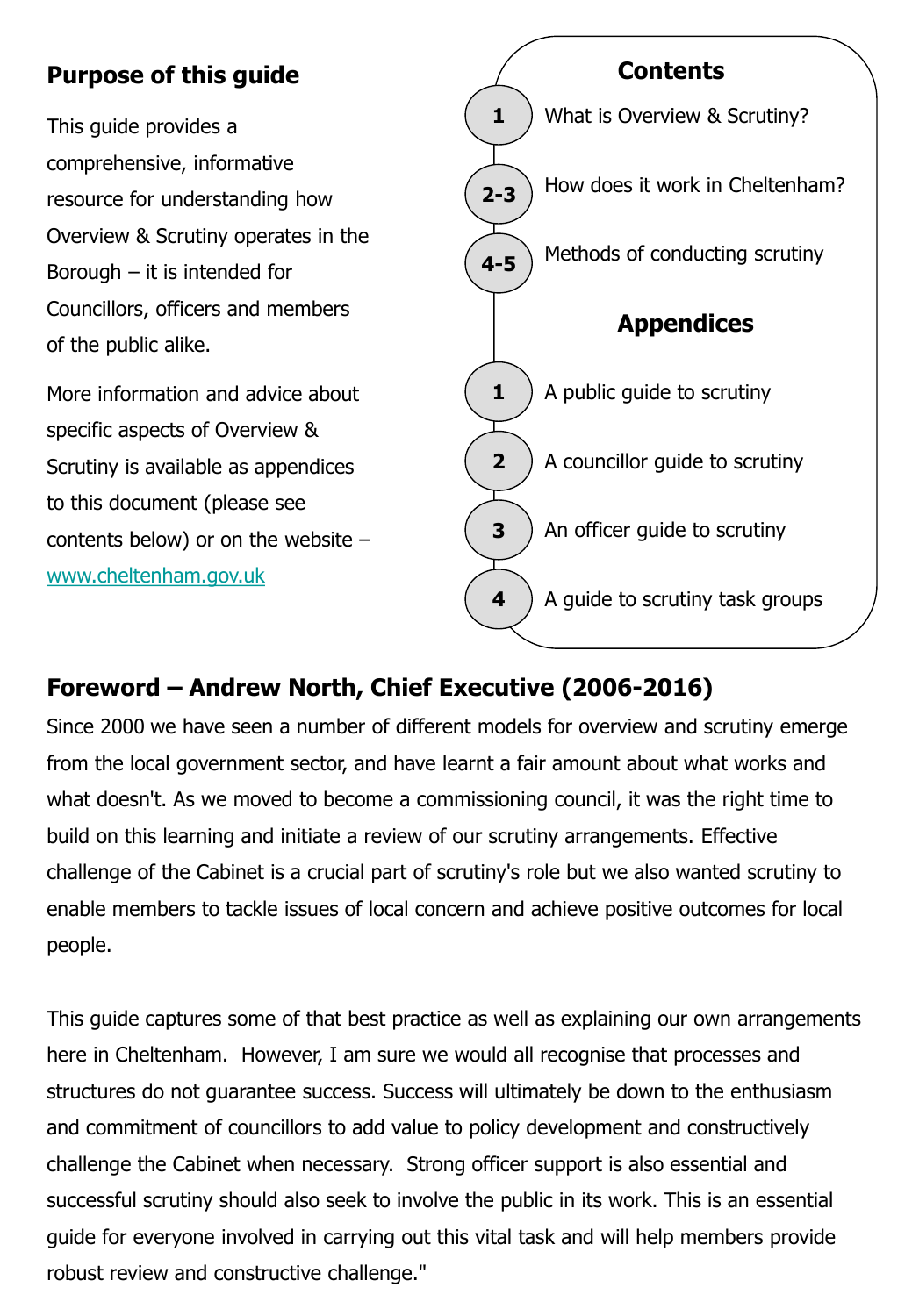## **What is overview & scrutiny?**

Overview and Scrutiny aims to:

- support the Council in achieving delivery of its Corporate Strategy
- promote open and transparent decision-making, democratic accountability and to hold the Cabinet to account for its actions
- achieve positive outcomes for the people of Cheltenham by monitoring and challenging service delivery to ensure it meets customer needs and encourage innovation and good practice
- be a member-led, non party-political review mechanism that works to improve the quality of life for Cheltenham residents
- play a central role in ensuring open and accountable democratic arrangements for the town

It will support the four principles of effective scrutiny advocated by the Centre for Public Scrutiny.

The Overview and Scrutiny Committee will:

- Provide constructive 'critical friend' challenge to the executive;
- Amplify the voices and concerns of the public;
- Be led by independent people who take responsibility for their role;
- Drive improvement in public services in Cheltenham

When overview and scrutiny was first introduced, overview was often referred to as policy review. It seeks to involve itself before a decision is made, to bring information and ideas to the table to help improve decision making. It gave members a role in policy and decision making far earlier than had previously been possible. It also involves monitoring of on-going actions to ensure they are delivering the intended and best outcomes. Similarly a definition of scrutiny was defined. The scrutiny of decisions takes place after decisions have been made. It is an opportunity to question why a course of action was taken, and if necessary propose an alternative. Decisions can be monitored over a longer period of time to ensure that the intended outcomes are realised. In its strongest form it can stop a decision being implemented until it has been scrutinised using a mechanism called 'call-in'. In practice the two areas can often overlap.

In this guide the term 'overview and scrutiny' is frequently abbreviated to 'scrutiny'.

Scrutiny should be a member-led, non party-political review mechanism that works to improve the quality of life for Cheltenham residents. It should play a central role in ensuring open and accountable democratic arrangements for the town.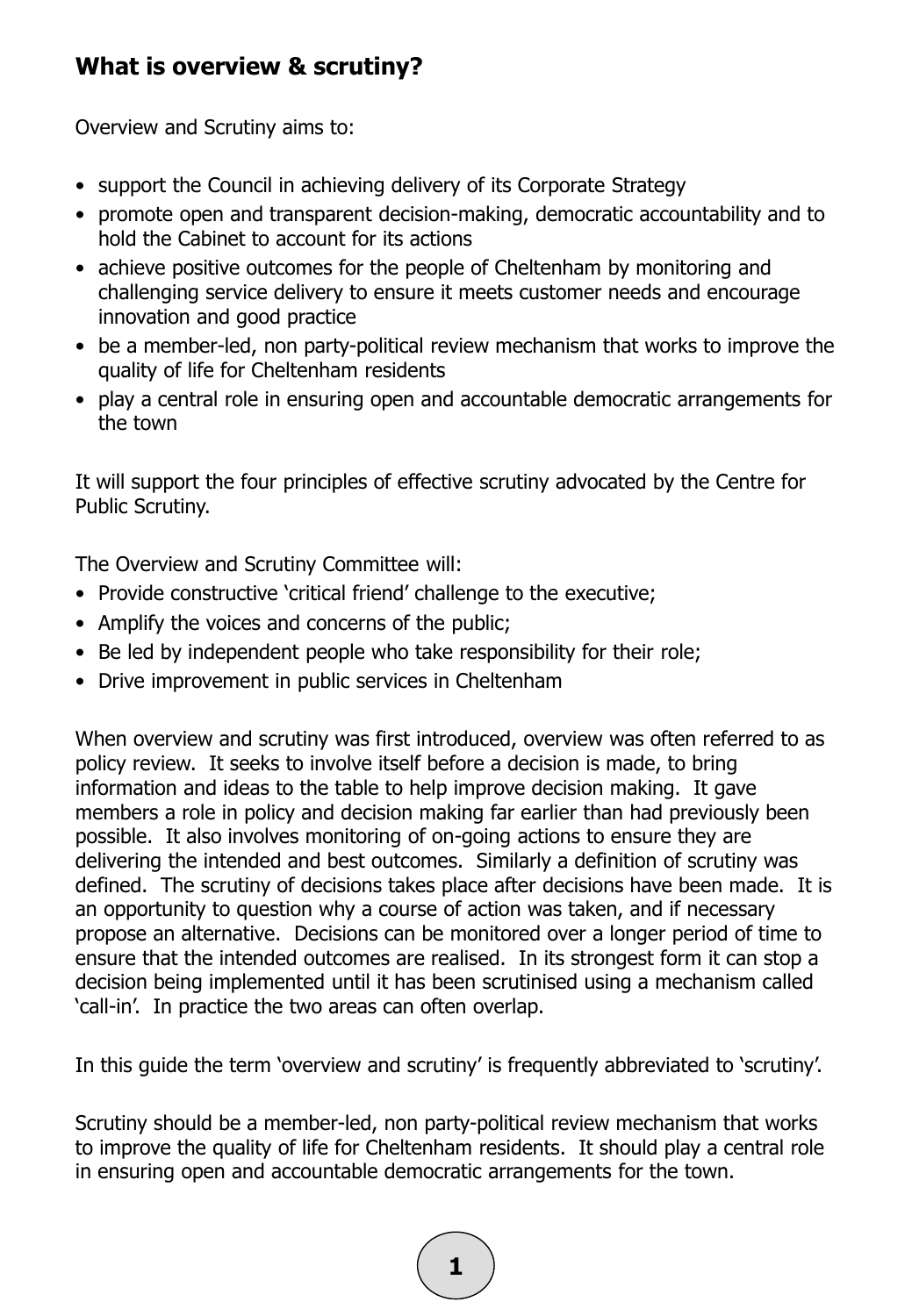## **How does scrutiny work in Cheltenham?**

Cheltenham has one scrutiny committee: the Overview and Scrutiny Committee (O&S), which manages and co-ordinates the scrutiny function in general and the work of the scrutiny task-groups. O&S is made up of 10 non-executive members (non-Cabinet Members) and is politically balanced. It is chaired by a member from a party not forming part of the ruling administration. O&S does not have decisionmaking powers, but can make recommendations on policy and service improvement to the Cabinet, Council, officers and partners. More information can be found on the committee pages on the Cheltenham Borough Council website and the council's Constitution (Part 3C). Scrutiny task-groups are established by O&S where it identifies topics/areas for in-depth investigation and review. Meetings of O&S are generally open to members of the public and media to attend.

The 5 main roles for Overview and Scrutiny are;

#### **1. Holding decision makers to account**

This can be either scrutinising decisions before they are taken, using the call-in process to scrutinise decisions before they are implemented or scrutinising decisions after implementation. These decisions can be those relating to both the Executive and non-executive functions i.e. this could be decisions taken by Cabinet, Cabinet Members, or officers under delegated powers.

#### **2. Policy review**

This can take many different forms, for example; examining the implementation of a policy or the co-ordination of policies across the council.

#### **3. Policy development**

Although there is not always a clear distinction between reviewing and developing policy, the scrutiny process can be successful in finding and seeking to fill gaps in policy. In both cases Cabinet could request O&S to undertake such a review in support of the Council's overall work programme.

#### **4. Performance management**

O&S should include an element of performance management in their work plan to complement other forms of performance management already operating across the council. This will include performance management of commissioned services where the principles of scrutiny still apply and these services will consider any recommendations and feed back if they don't accept them.

#### **5. External scrutiny**

Scrutiny bodies are not limited to examining the council's own functions, but can consider anything which they feel affects the local area or residents. External bodies have no obligation to participate in a scrutiny review or take note of its recommendations, with the exception of health scrutiny, but are generally willing to participate.

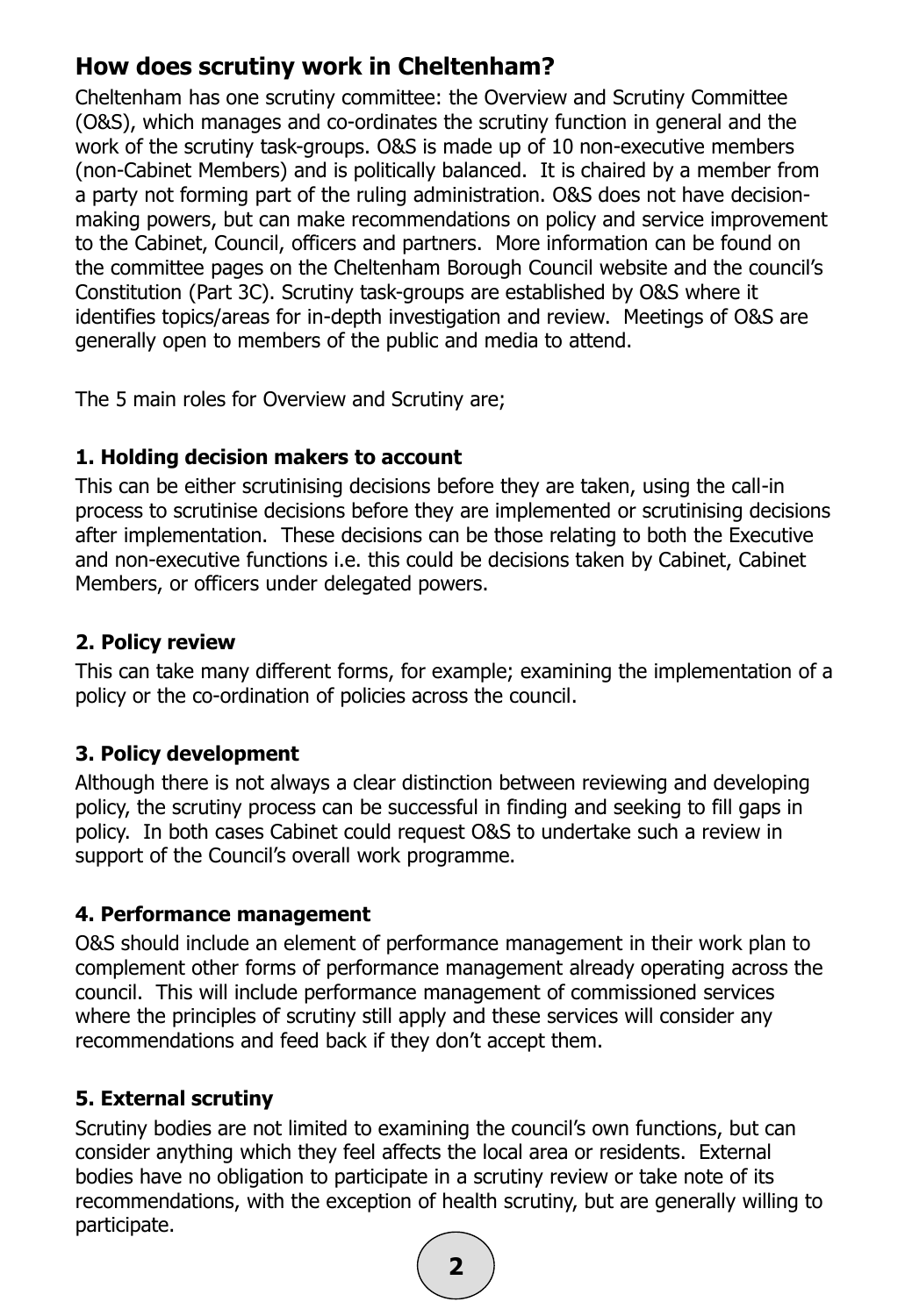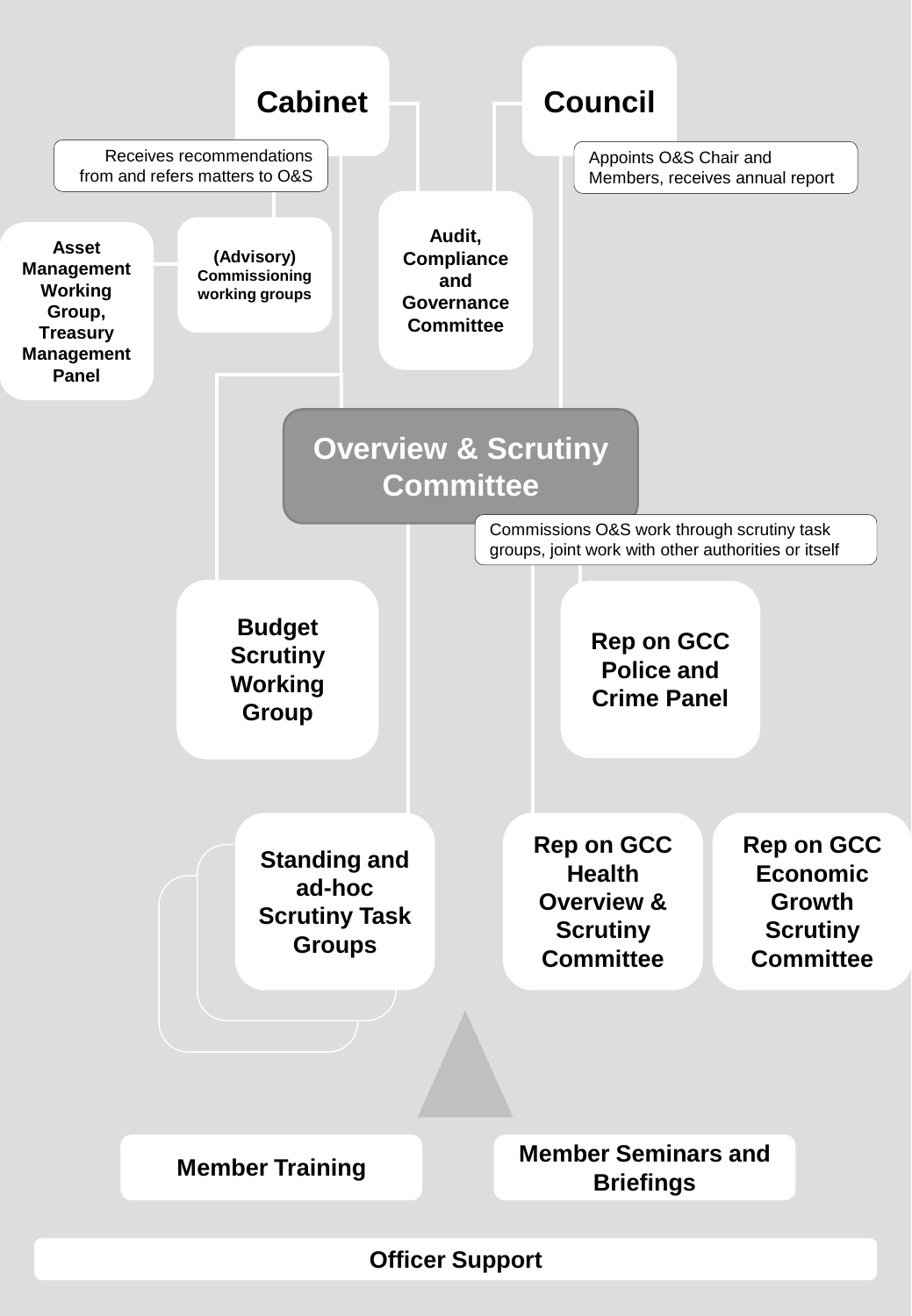## **Methods of conducting scrutiny**

Scrutiny is undertaken using a number of methods in Cheltenham, as listed below;

- Reporting to or attending a scheduled meeting of the Overview and Scrutiny Committee (which meets at least seven times per year) or a scrutiny task group. Issues considered at scheduled meetings are determined by the committee's work programme. This is set by the committee at the beginning of the municipal year with in-year changes made as issues emerge. Committee meeting agendas will normally contain a number of items, which are considered by way of formal written report/discussion papers and dialogue with officers at meetings. The committee usually set out what they aim to achieve when they request a report/discussion paper and the kind of information they would like included. However, officers are expected to include any information that in their professional opinion would facilitate the committee achieving its aims. Under the new scrutiny arrangements, these detailed reports are more likely to be requested by a scrutiny task group rather than O&S.
- Scrutiny task-groups O&S identifies areas for in-depth investigation and review. For each of these topics a scrutiny task-group with non-executive members (non-Cabinet Members) is established. For more information please see 'A guide to scrutiny task groups' (Appendix 4).
- Briefing notes and Member seminars it is generally accepted that items on the agendas of O&S should be those that will enable members to contribute and add value to council activity. However, on occasions, members may require information on, for example; emerging priorities or new legislation, where the committee may not choose to undertake formal activity. Officers may be asked to present this information through a briefing note or a member seminar to respond to members' queries and to help build their understanding and awareness.
- Call-in when a decision is taken by the Cabinet collectively, a Cabinet Member or by an officer, any member may 'call-in' that decision for consideration by O&S within five days of the decision being made. If, having considered the decision, O&S is still concerned about it, they may refer it to a scrutiny task group, who may in turn refer it back to the decision making person or body for reconsideration, setting out in writing the nature of its concerns, or refer the matter to full Council. No decision should be implemented before the call-in period has expired. This is particularly important for controversial decisions. Importantly, it is the decision making process rather than the decision itself that is the justification for call-in.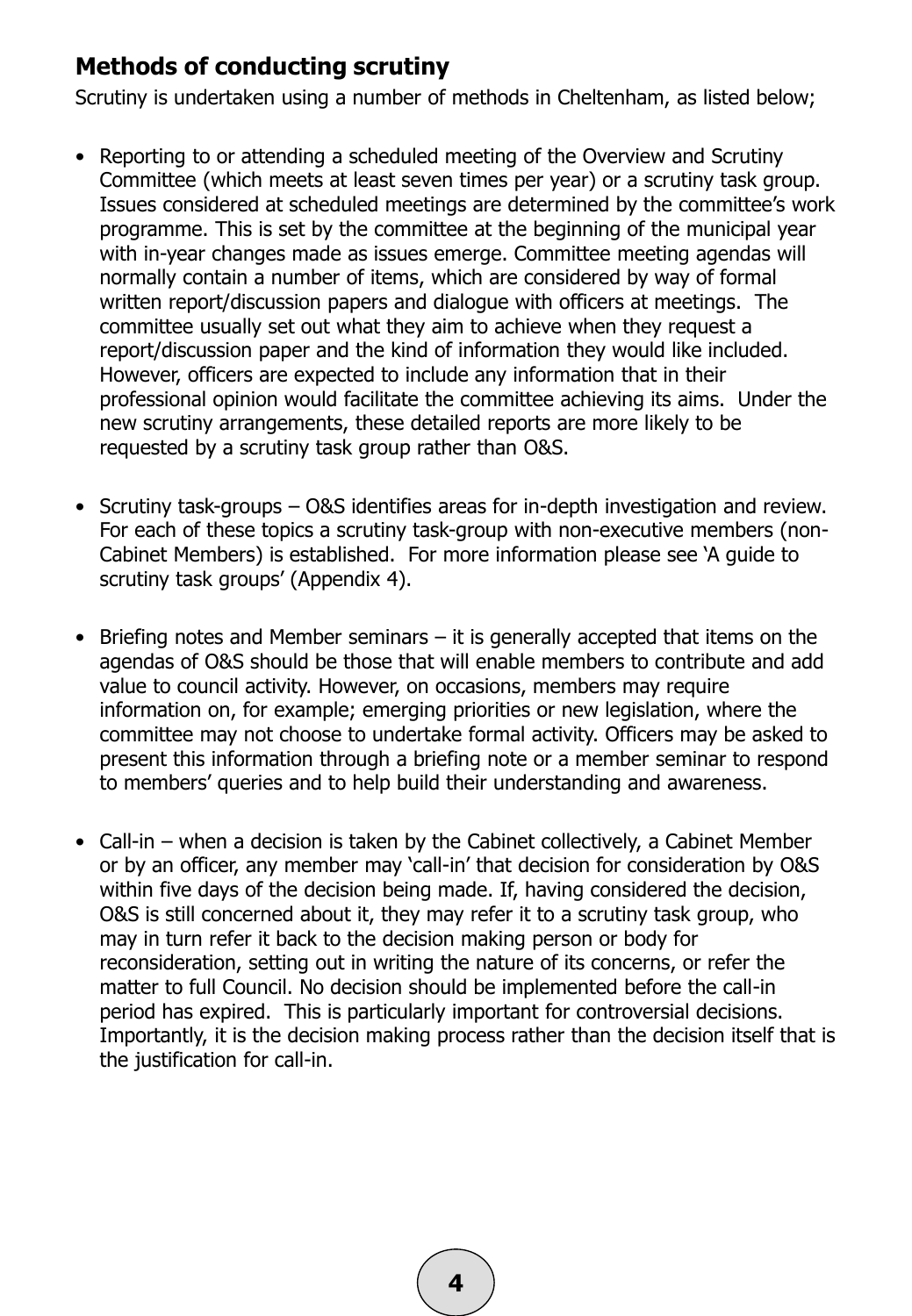- Public Notice questions are a mechanism by which members of the public or councillors can submit questions to the council. Questions may be referred to O&S for consideration if they are strategic in content and fall within the O&S terms of reference (please see the Council's constitution). The question will appear on the next available O&S agenda and the questioner will be invited to ask a concise supplementary question. Officers may be asked to attend the meeting to answer questions and assist members in any resulting discussions.
- Petitions one of the methods available to the Council as part of its Petition Scheme is to refer it to O&S for consideration. In such instances officers may be required to attend to respond to members' questions and/or prepare a report. Furthermore petitions of more than 750 signatures can call for a senior officer to be 'held to account' at an O&S meeting. In addition, if a petitioner feels that the council has not dealt with their petition properly, he/she has the right to request that O&S reviews the steps that the council has taken.
- Councillor Call for Action the Councillor Call for Action (CCfA) is a mechanism that can be used by councillors to resolve issues of local (ward level) concern that have defied resolution elsewhere. If deemed to be valid by the Chief Executive and O&S Chair, the CCfA will be referred to the O&S for consideration and/ or further action. Officers of the Council and/or partner authorities may be requested to prepare and finalise an O&S report within the necessary timescales, and provide other technical and background information to enable O&S to respond to and participate in the discussion.